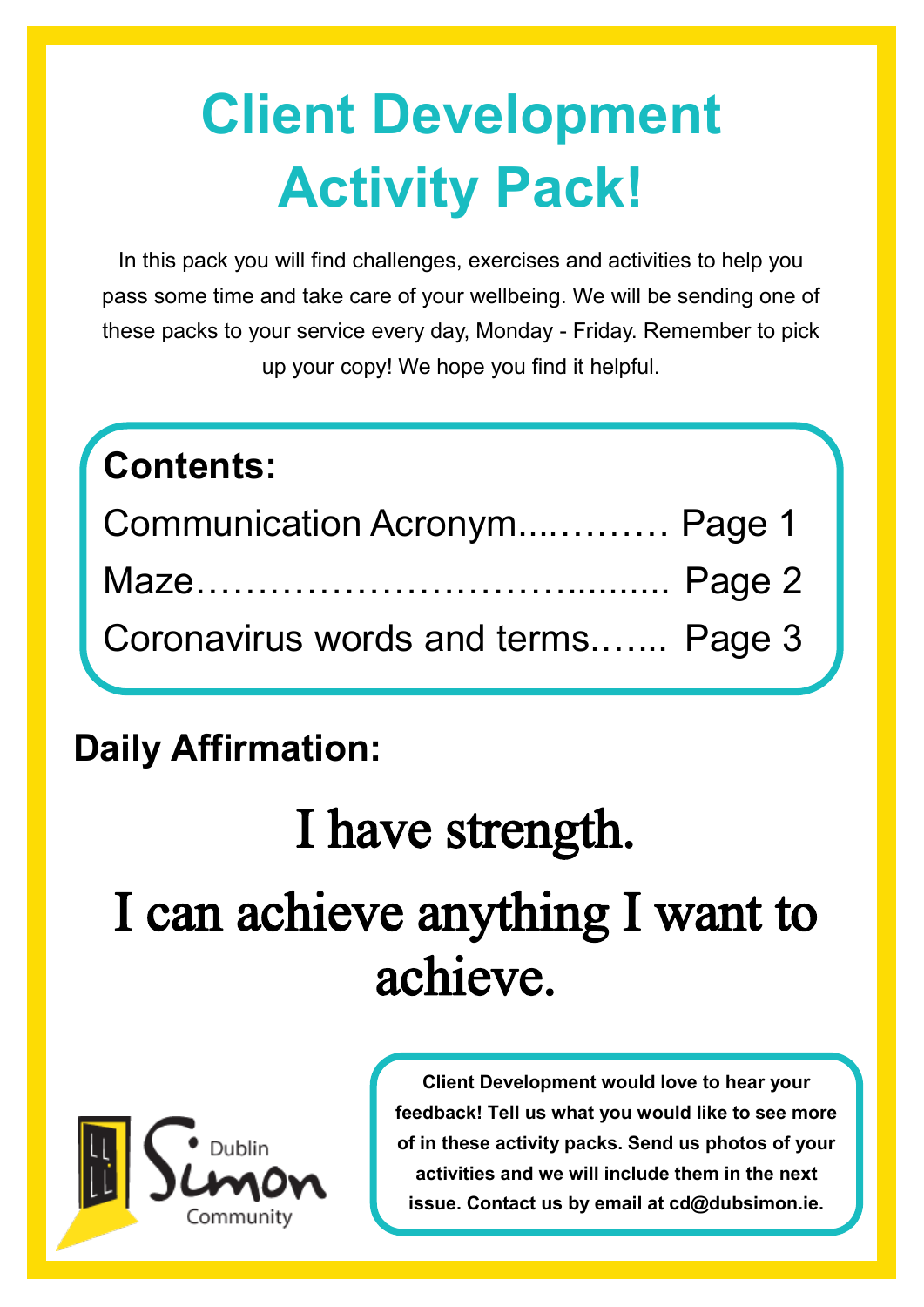#### How to communicate effectively using the acronym **DEAR MAN, GIVE FAST**

We learned how to communicate effectively using the **DEAR MAN** acronym in Activity Pack 26, this is an add-on on how to make communication even more effective!

So as a reminder, we communicate effectively by:

- **D**escribing the situation
- **E**xpressing our feelings
- **A**sserting ourselves
- **R**ewarding the other person
- **M**indful (sticking to one point at a time)
- **A**ppearing confident
- **N**egotiating (give and get)
- **G Gentle**. No threats, no attacks, no judging.
- **I Interested**. Listen to the other person's point of view. Make eye contact.
- **V Validate**. See the situation from the other person's point of view and show them you understand them.
- **E Easy manner**. Smile!
- **F Fair**. Be fair to yourself and to others.
- **A (No) Apologies**. Don't apologise for having an opinion or for disagreeing. Don't look ashamed.
- **S Stick to your values**.
- **T (Be) Truthful**. Don't lie or act helpless when you are not. Don't exaggerate or make up excuses.



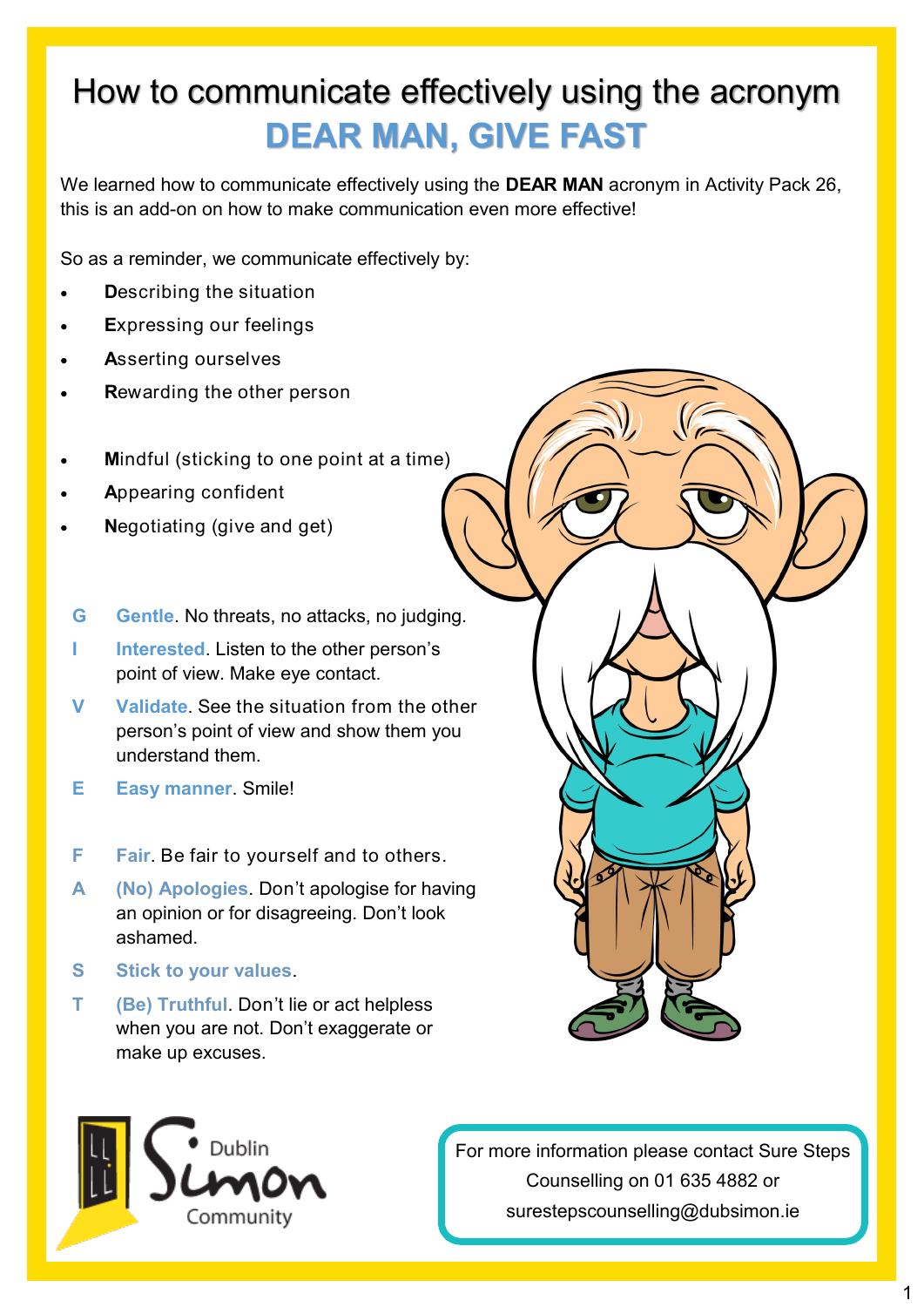### **Maze**

Start at the top of the maze where there is a gap. Use a pencil to draw a path through the maze to reach the centre.